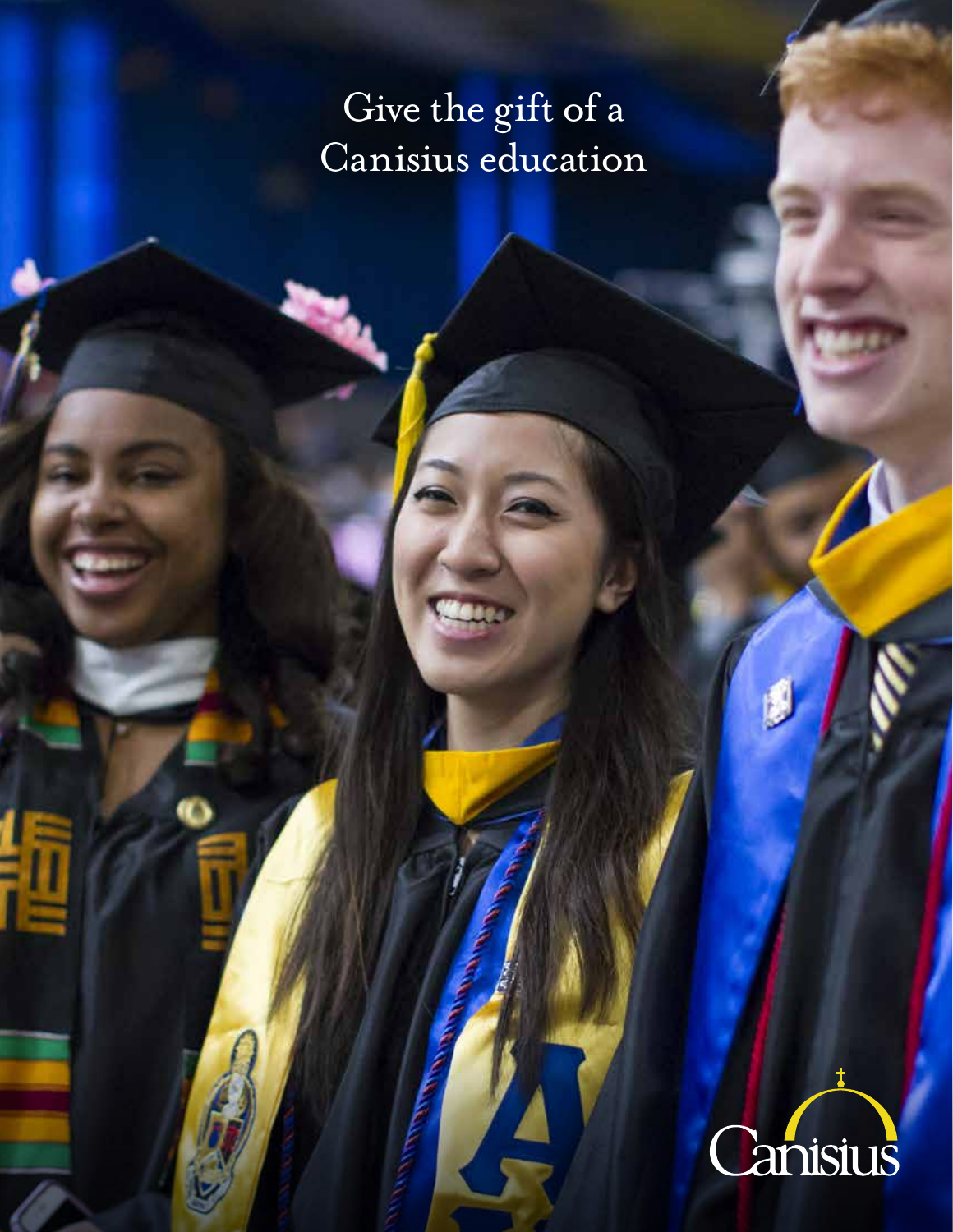## The power of your support.

"One of Canisius' greatest assets is the close-knit community - we're a Jesuit college where faculty and administrators come together to give students a transformative education rooted in a 450-year-old academic tradition of excellence, leadership and service to others." *President John J. Hurley*

What makes this all possible? Current-use support! Powered by alumni and friends at all levels, annual current-use gifts make an indescribable difference for the college and our students. Whether you support the Canisius Fund - the area of greatest need - the Blue & Gold Athletics Fund, academic programs of excellence or initiatives that fuel our Jesuit mission, you are having an immediate and lasting impact on Canisius.

Annual donors play an important role in making the transformational Canisius education possible - and accessible to every deserving student who wants to make the kind of difference only a Canisius graduate can.

The world needs Canisius graduates, perhaps now more than ever, and Canisius needs you.



### Every Gift Makes a Difference

Annual support from alumni, parents and friends truly adds up to make a remarkable difference in the lives of our students. In fact, consistent annual support is the foundation on which all philanthropy to Canisius is built. And, annual participation from alumni sends a clear message to our students that those who came before them place a high value on their Canisius education and are proud to invest in the institution.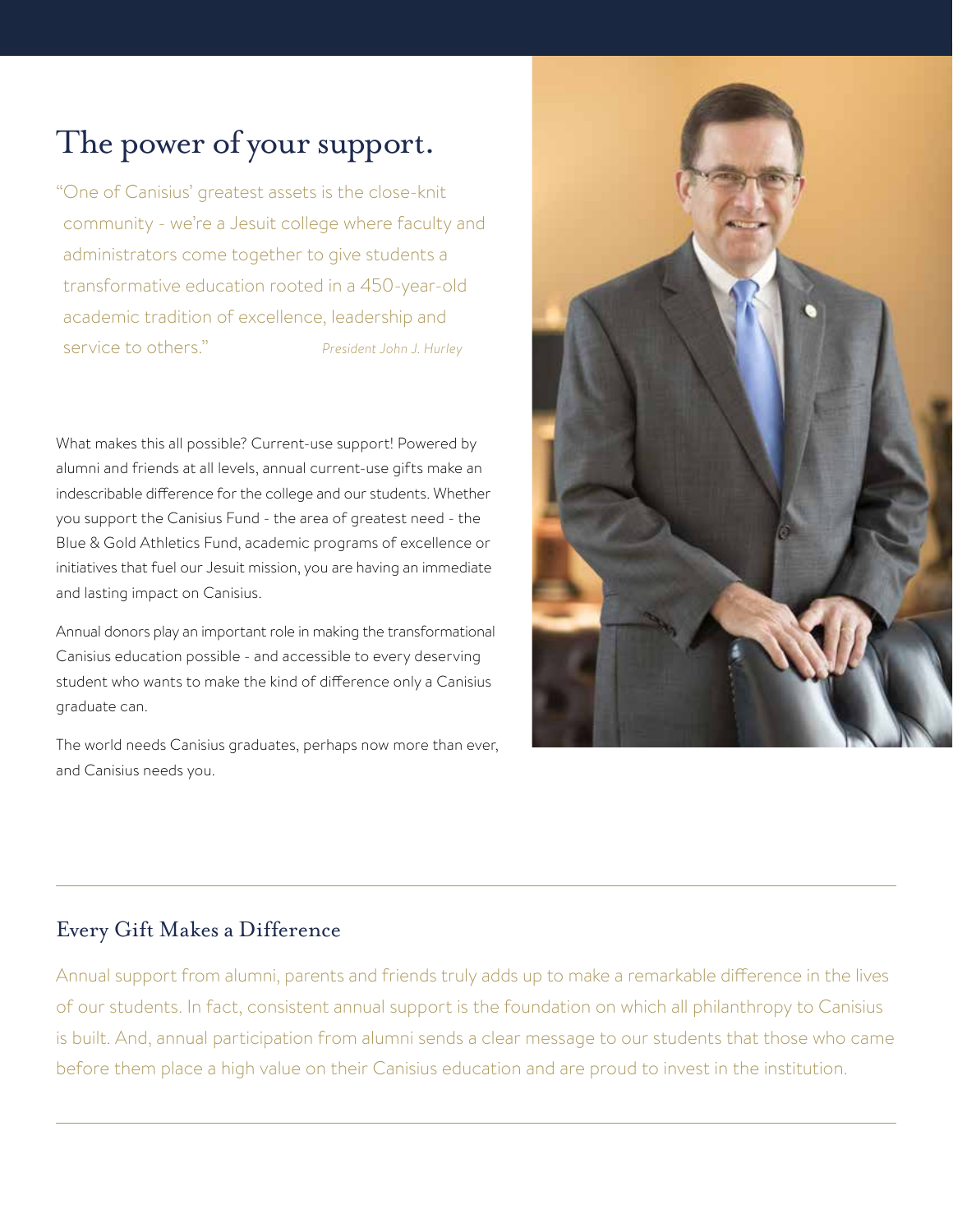## Greatest Need. Greatest Opportunity.

The Canisius Fund remains the college's top fundraising priority - and for good reason. Your gift to the Canisius Fund provides a powerful source of funding used to address the greatest needs of our students.

Each year, there are more students with financial need than can be funded through existing endowed scholarships. Gifts directed to the Canisius Fund support scholarships in real-time, ensuring students with aspirations for a Jesuit education are able to make a choice based on values, not finances.

Today, 98% of students receive some form of financial aid and the college anticipates having to invest \$28 million annually in order to continue to meet this need. That is why your support of the Canisius Fund is critical.



*"I am exceedingly grateful for the college's community of donors whose generosity provided myself and countless others with financial aid and scholarship support. I am a sophomore majoring in Criminal Justice and Psychology with minors in English and Forensic Psychology. After Canisius I hope to pursue a career working as a* 



*detective for the Special Victims Unit or as an agent for the Federal Bureau of Investigation (FBI). The additional financial aid that I received this year lightened my financial burden and allowed me to focus on the most important aspects of my college education! Thank you!*

### Double your impact. Participate in the Minehan Magis Challenge.

Double the impact of your annual gift by participating in the Minehan *Magis* Challenge.

Now through May 31, 2022, new and increased gifts to the Canisius Fund will be matched by the estate of the late Patrick C. Minehan '50, MS '52 up to \$500,000 – making your support go even further.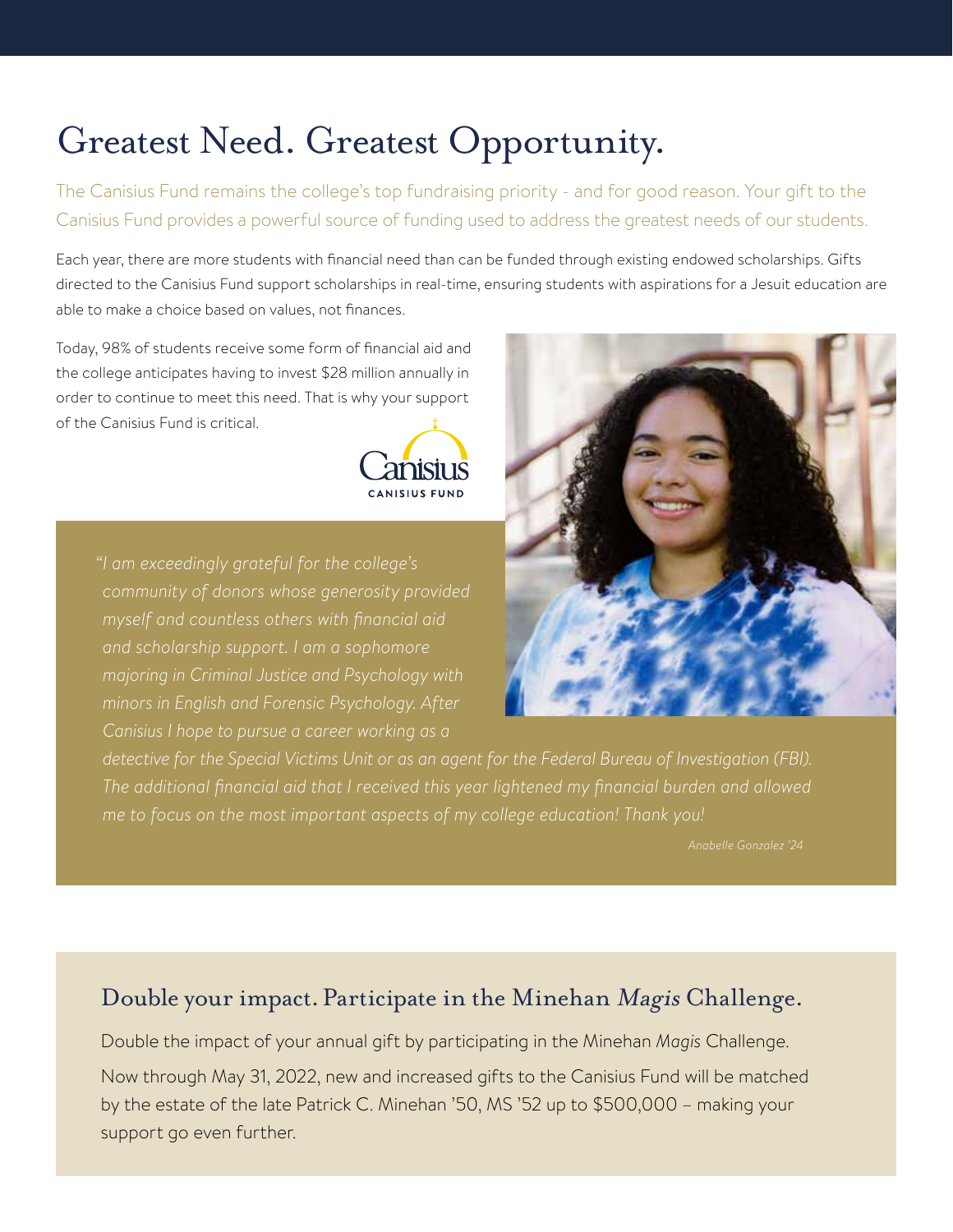## Designated support from donors strengthens academics, athletics, mission, identity and more

Support of our academic programs provides the impetus for curriculum revitalization to meet the demands of our rapidly changing world. Our Physician Assistant Master's Program expands Canisius' reach in educating healthcare practitioners.



In addition to the Canisius Fund, the college also benefits tremendously from donors who direct gifts to areas that provide current-use support to our faculty and academic programs of excellence, athletics and initiatives that fuel our Jesuit mission. Whichever area of the college you choose to support, please know how incredibly grateful we are for your investment in our students and support of our mission.

#### **Schools & Academic Programs:**

From the core curriculum, to distinctive real-world learning experiences, support of our schools and academic programs directly enhance our tradition of academic excellence and prepares students for the opportunities that lie ahead. In addition, gifts help provide research grants for students and faculty, professional and career development programs, resources for travel and peer engagement opportunities, special lectures and speaker series and so much more.

You can direct your gift to one of our schools, institutes or academic programs.

*" I would like to thank all of the college's generous donors who made the Physician Assistant Program possible. The classroom, exam rooms, unique simulation technology, and many other learning tools make our education excel beyond graduate level didactic learning experiences. Support of the program has and will make us [my classmates and I] the best clinicians there are to offer." Christina Bush '23*

Annual gifts in support of the Nelson D. '67 Civello Family Financial Markets Lab provides urgent resources to support annual technology upgrades, our Bloomberg subscriptions, smart board technology and more. In addition, annual gifts of this important program keep Canisus at the forefront of student managed investment funds and strengthen the college's claim that Canisius graduates are better prepared than the competition to fill the growing demand for highly trained business graduates in WNY and beyond.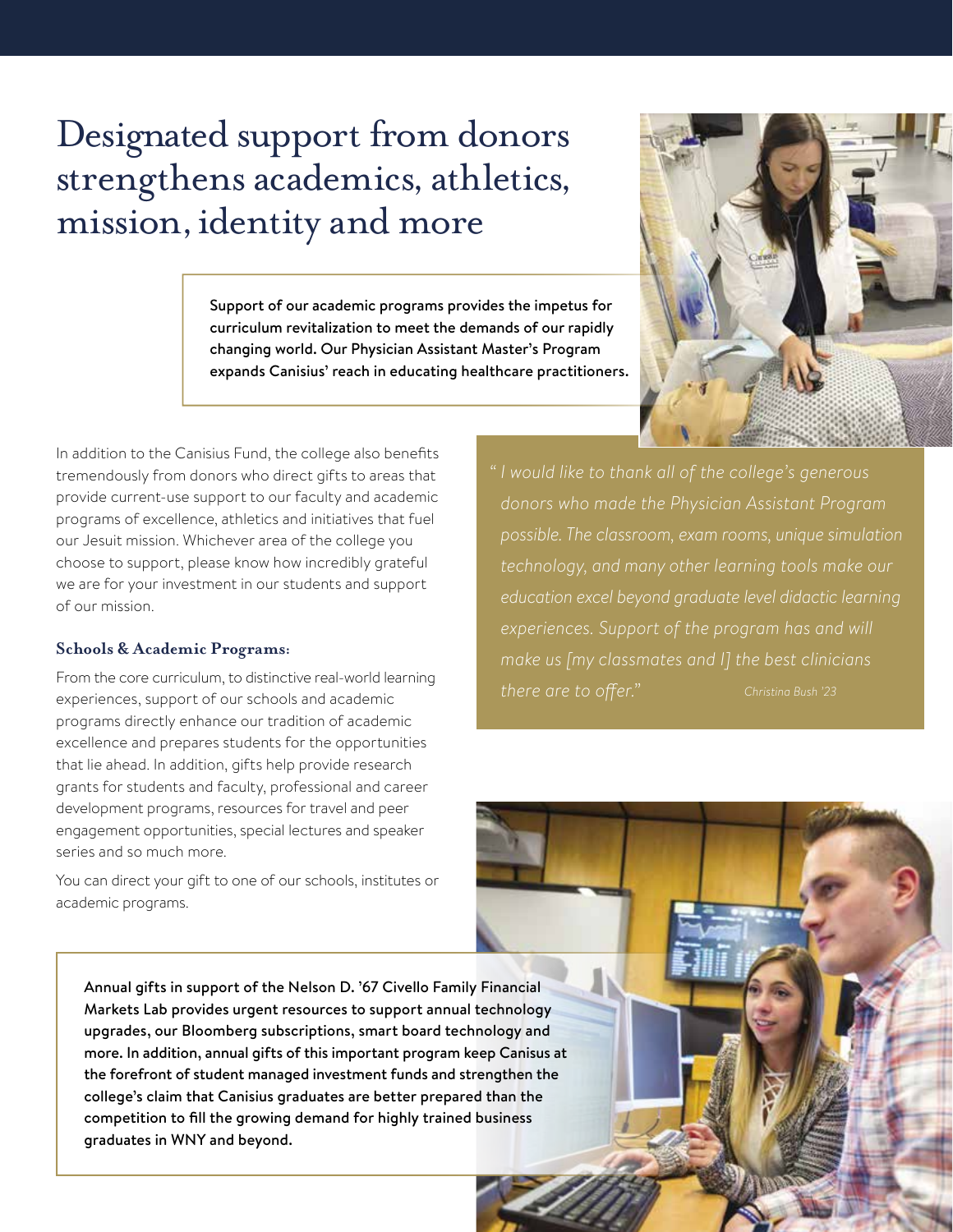

#### **Jesuit Mission & Identity:**

Inspiring students to become men and women for others remains a key part of the college's Jesuit educational mission. Gifts in support of Campus Ministry provides funding for virtual retreats, service immersion programs, local service projects and more.

 < *Undergraduate students, including Zach Lundy '22 (top left), in Erie, P.A. during Winter Service Week in January 2020.* 

*"Part of the reason I came to Canisius was to go deeper in my faith. I was looking for a college where I could grow intellectually and spiritually. The Office of Campus Ministry has allowed me to meet others interested in strengthening their faith. Through wonderful retreats such as Kairos, Magis, and Winter*  Service Week I have been able to make relationships that will last a lifetime!" Zach Lundy '22

#### **Division I Athletics: Blue & Gold Fund:**

Support of the Blue & Gold Athletics Fund or one of the 16 Division I sports teams at Canisius provides essential financial aid and scholarship to recruit and enroll top-flight student athletes from across the U.S. and globe who desire a Canisius education and the opportunity to compete at the Division I level. Gifts to athletics also supports team travel, training and learning experiences for coaches and students and supports our nearly 400 student-athletes helping them excel in the classroom and on the field of competition.

> *Maxim Kouznetsov '24 is a member of the Canisius* > *College Hockey team and is one of the nearly 400 student-athletes that benefits from donor support of the Blue & Gold Athletics Fund.*



*"Thank you for providing me and my fellow classmates with endless opportunities at Canisius College. We are genuinely grateful and understand the magnitude of the contributions you provide. I wish for the day when I can shake the hand of*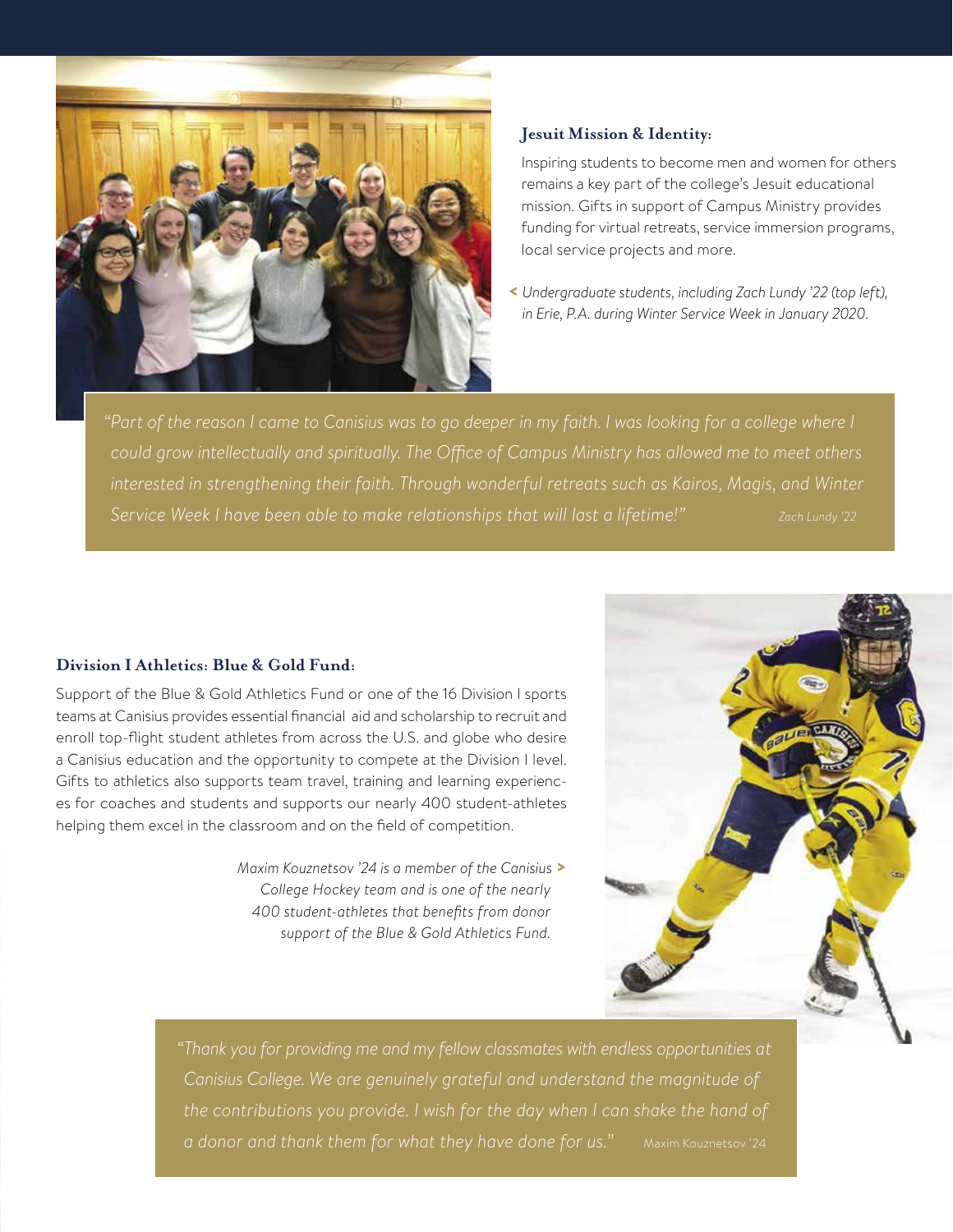### Ways to Make Your Gift

#### **Online:**

Make a gift via credit card or ACH online at **www.canisius.edu/give.**

#### **By Mail:**

Checks, payable to **Canisius College,** can be mailed to the address below. Please include the **gift designation** in the "memo" line of the check. Canisius College, Canisius Fund, Department 177, P.O. Box 8000, Buffalo, NY 14240-9920

#### **By Phone:**

The Office of Annual Giving & Stewardship at **716.888.2712** or toll free at **1.800.201.4952**.

#### **Monthly Giving | Show your sustained support**

By committing to a recurring monthly donation, you can effortlessly make a gift on the same day each month. To sign up, visit **canisius.edu/give** and select **"Monthly Gift"** to get started.

#### **MATCHING GIFTS**

To find out if your company has a matching gift program, use our search tool online at **canisius.edu/matching-gifts**

#### **IRA QUALIFIED CHARITABLE DISTRIBUTIONS (QCD)**

#### Tax free IRA distribution

Making a charitable donation through a qualified charitable distribution (QCD), also known as an IRA Rollover, continues to be a smart and tax-efficient way to give.

#### **GIFTS OF STOCK**

There are a number of advantages for donors who transfer gifts of appreciated securities to Canisius College.

#### **GIFTS FROM ESTATE COMMITMENTS**

#### Support for generations to come

By naming Canisius College in your will, living trust, or as the beneficiary of all or part of the proceeds from your retirement plan, donoradvised fund or life insurance policy you will leave your legacy and help to ensure that future generations of graduates benefit from the Canisius experience.

By sharing your plans to leave a gift in your will or estate with us, you will be recognized as a member of the **Rev. James M. Demske '47, SJ, Society**. We will also be able to thank you during your lifetime and showcase the impact of your generosity on the college and programs that will benefit from your future support.

#### **GIVING SOCIETIES**

Canisius College's giving societies recognize the remarkable impact our generous donors make in transforming our students and college.

**\$150,000 + - SESQUICENTENNIAL SOCIETY** 

#### **MAGIS GIVING CIRCLE**

\$25,000+ - Chairman's Circle \$10,000 - \$24,999 - 1870 Founder's Club \$5,000 - \$9,999 - Peter Canisius Fellow

#### **LEADERSHIP SOCIETY**

\$2,500 - \$4,999 - President's Council Benefactor \$1,000 - \$2,499 - President's Council Member

#### **YOUNG ALUMNI LEADERSHIP SOCIETY\***

One - two years since graduation - \$100 Three - five years since graduation - \$250 Six - eight years since graduation - \$500 Nine - ten years since graduation - \$750 *\*Annual membership at any level may be paid monthly.*  MAGIS GIVING CIRCLE .anisius LEADERSHIP SOCIETY

#### **REV. JAMES M. DEMSKE '47, SJ SOCIETY**

This society recognizes those who have included Canisius in their estate plans.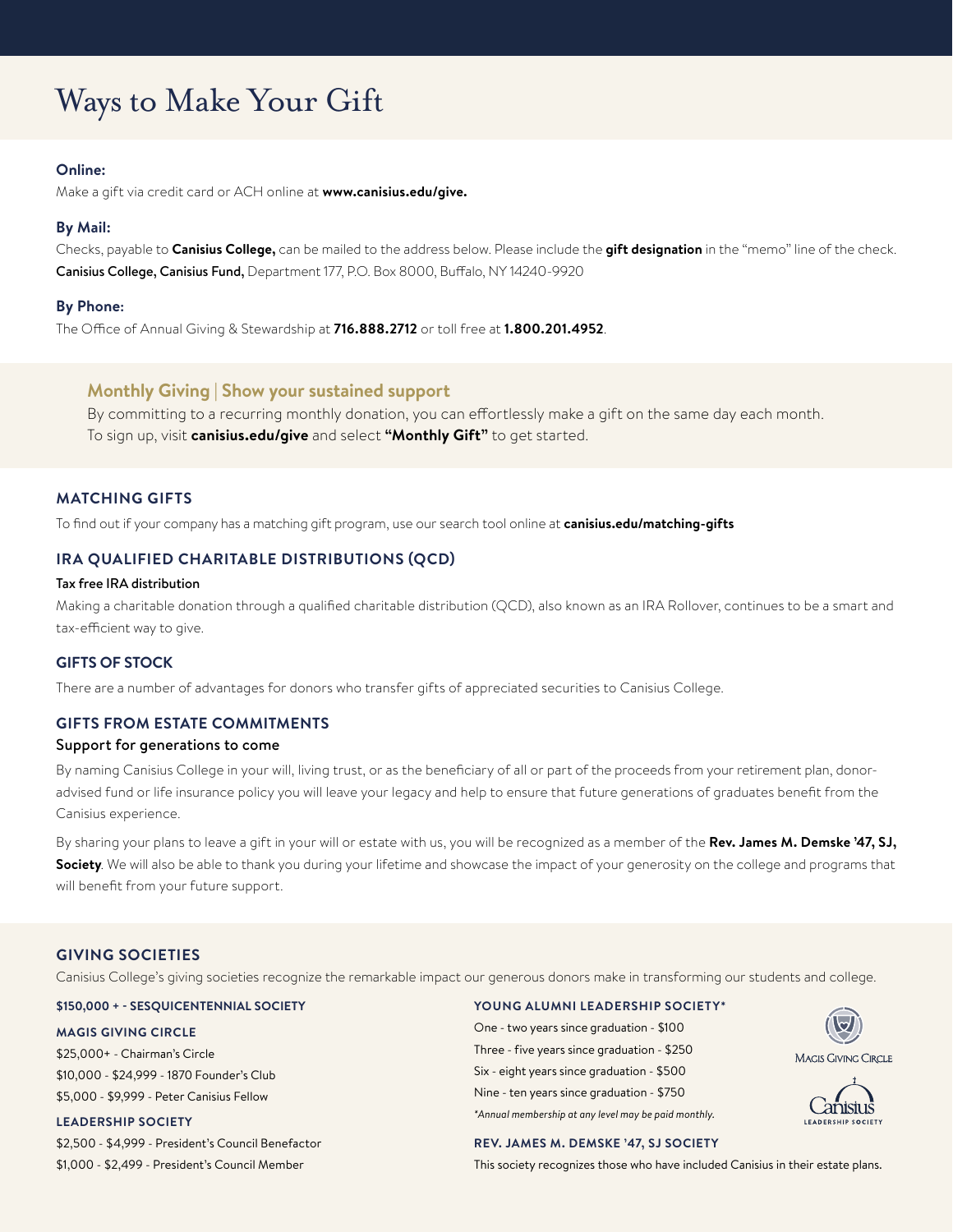## The Minehan *Magis* Challenge

By giving more, you help our students be more and do more on behalf of others.

 $\frac{3}{2}$ 

"Magis," from the Latin term "more," is a Jesuit principle that invites us to do more, be more and achieve more for the greater glory of God.

A humble individual, and long-time educator, Patrick C. Minehan '50, MS '52 embodied this Jesuit ideal.

He was an extraordinarily generous benefactor of the college, having supported our students philanthropically beginning in 1975, when he made his first of 49 leadership gifts to *alma mater.* When thanked for his giving spirit and outpouring of support, he responded, "Money well spent."



*Patrick C. Minehan '50, MS '52*

He placed a high value on education and that spirit has become his legacy.

Thanks to a very generous gift made possible through Mr. Minehan's estate, new and increased gifts to the Canisius Fund – the area of greatest need – will be matched, dollar-for-dollar, up to \$500,000 during the 2021-22 annual campaign, which concludes on May 31, 2022.

By giving more, you help our students be more and do more on behalf of others. Just as Mr. Minehan has inspired us with his generous support of Canisius.

### **Yes, I/we want to support Canisius and our students with a gift!**

| $\Box$ $\Omega$ Canisius Fund (area of greatest need)                              | <b>Credit card information:</b> |                    |                  |             |
|------------------------------------------------------------------------------------|---------------------------------|--------------------|------------------|-------------|
| Participate in the Minehan Magis Challenge!                                        | $\Box$ Visa                     | $\Box$ Master Card | $\Box$ Discover  | $\Box$ AmEx |
| New and increased gifts to the Canisius Fund<br>are being matched up to \$500,000. | □ Single Payment of \$<br>CARD# |                    |                  |             |
|                                                                                    |                                 |                    |                  |             |
| <b>Payment options:</b><br>Securely online at canisius.edu/give                    | <b>EXP. DATE</b>                |                    | CVV # (REQUIRED) |             |
| $\Box$ Check payment: Enclosed is a check made payable to Canisius College.        | <b>SIGNATURE</b>                |                    |                  |             |
| Become a monthly giving donor!                                                     |                                 |                    |                  |             |
| <b>NAME</b>                                                                        | <b>CLASS YEAR</b>               |                    |                  |             |
| <b>MAILING ADDRESS</b>                                                             | <b>CITY</b>                     |                    | <b>STATE</b>     | <b>ZIP</b>  |
| <b>EMAIL</b>                                                                       | <b>CELL PHONE</b>               |                    |                  |             |
| Make your gift online at canisius.edu/give                                         |                                 |                    |                  |             |